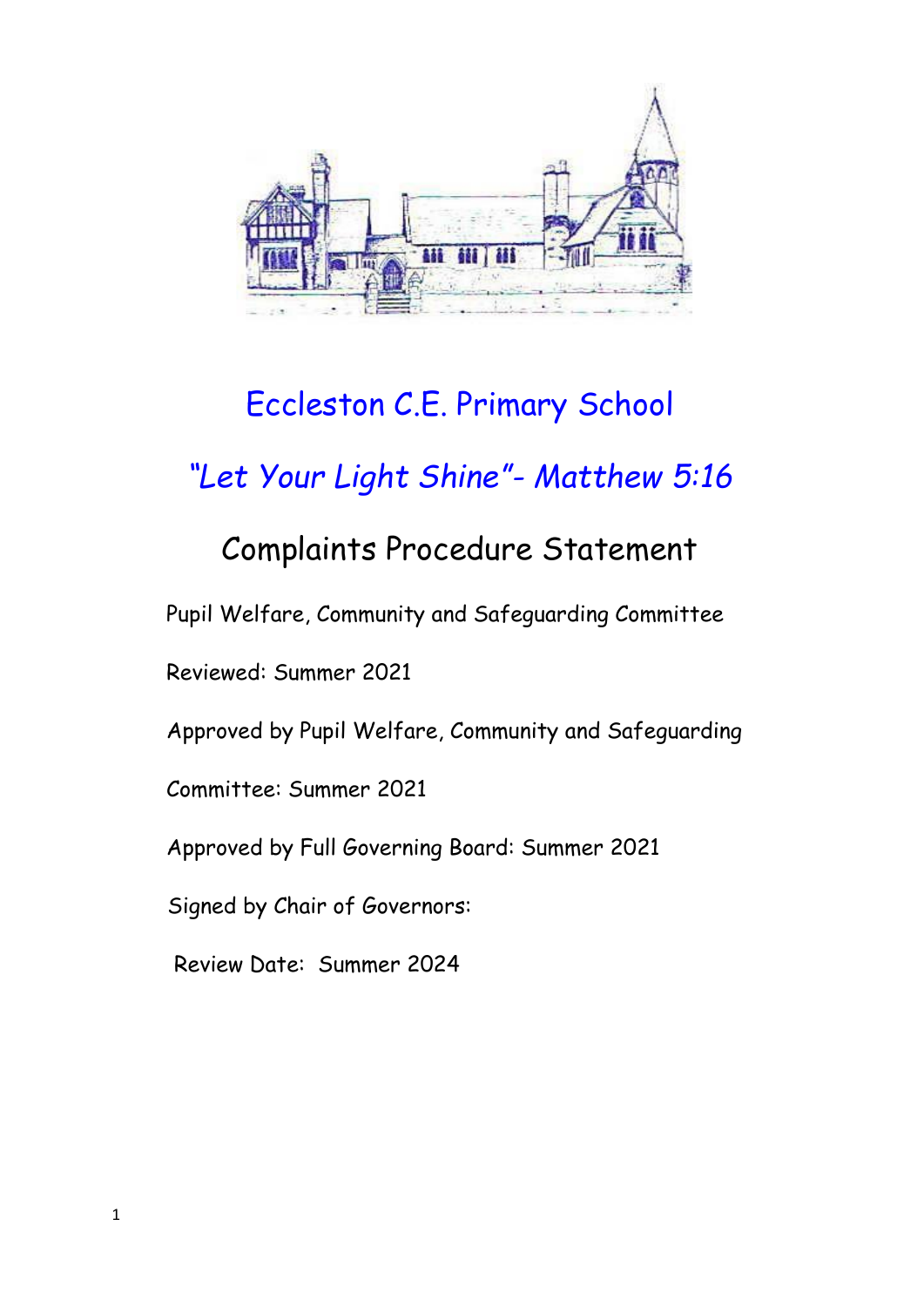### **ECCLESTON C.E. PRIMARY SCHOOL**

#### **Our Vision Statement**

At Eccleston C of E Primary School we are united in our vision to prepare our children for life in the modern world.

**We will do this by instilling a lifelong love of learning and embedding Christian values that reflect the example Jesus has set.**

**We strive for excellence in all we do, enabling all members of our school to flourish.**

### **Complaints Procedure Statement**

#### **1. Introduction**

Eccleston CE Primary School actively seeks to promote a harmonious environment and positive relationships amongst pupils, parents, staff, neighbours and governors but acknowledges that there may be occasions where individuals may wish to communicate their dissatisfaction about any aspect of the school, be it activities, lessons facilities or another person. It is anticipated that most such occasions shall result in a dialogue between the dissatisfied party and a member of staff or the Headteacher and that such dialogue shall reach a mutually satisfactory conclusion and resolution of the matter.

However, we recognise that not all instances shall be so resolved. On occasions where dialogue does not reach a mutually satisfactory conclusion, the individual concerned may wish to access a process through which such a criticism may be considered and addressed. This complaints policy and the accompanying procedure provide the framework within which any person may raise a criticism related to any aspect of the school and have confidence that it will be considered seriously and dealt with appropriately, regardless of the nature of the complaint.

The intention of this procedure is to provide schools with a clear and transparent process that will enable all complaints from external persons/parties to be dealt with as quickly and efficiently as possible. The length of time that this takes will vary with the gravity and complexity of the complaint and the urgency with which it needs to be settled.

However, all complaints should be settled within a period which is reasonable in the circumstances. All references to working days refer to days on which the school is open to pupils or for staff training days.

This complaints procedure will be published on the school website.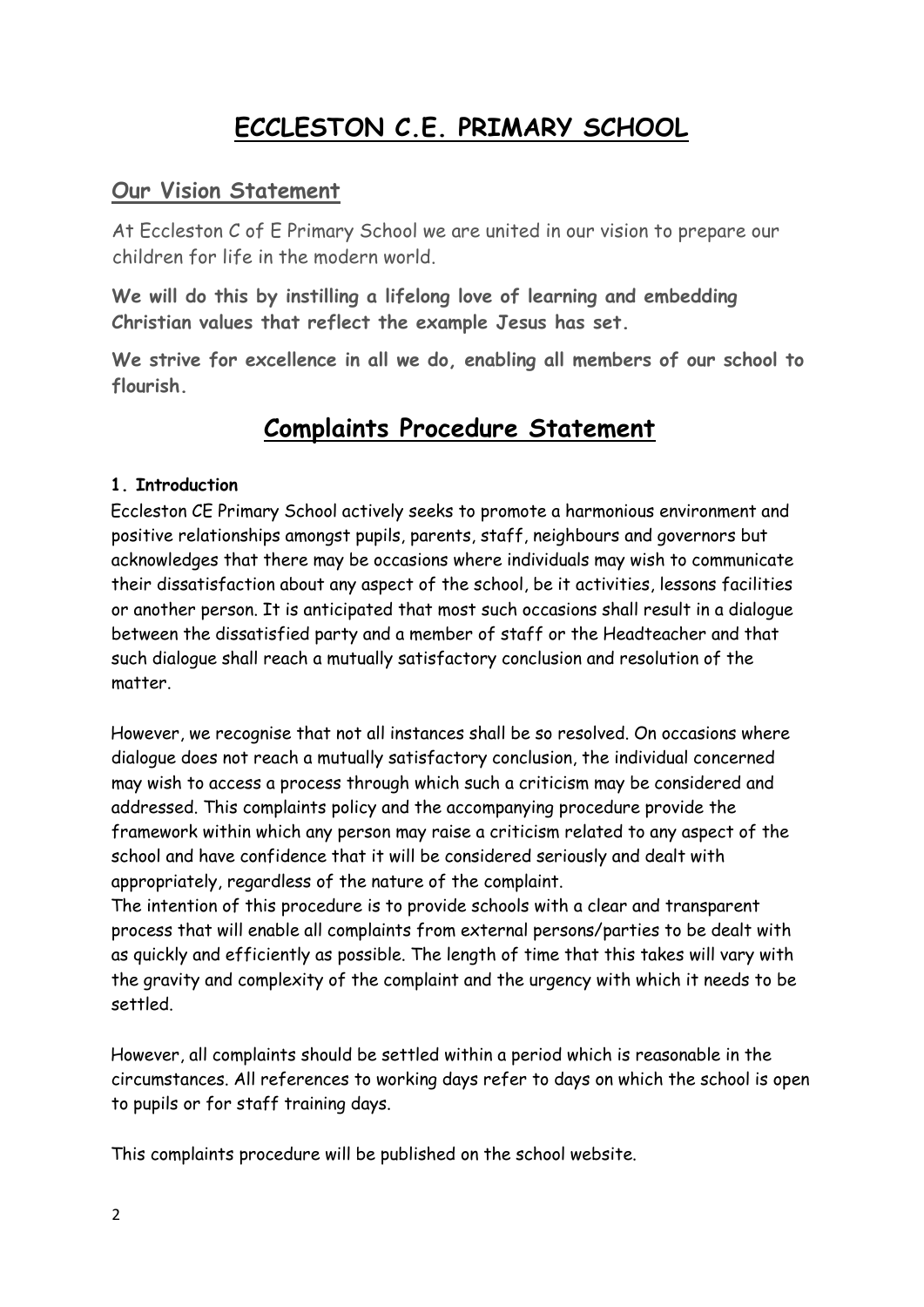#### **2. Scope of the Procedure**

This procedure covers all complaints against the school by external persons/parties who do not have an alternative statutory avenue of appeal or complaint, i.e. admissions, exclusions, delivery of National Curriculum, some safeguarding children issues, provision of collective worship and Religious Education and SEND assessments.

Where complaints make allegations of misconduct against members of staff this procedure may be superseded by use of relevant staff disciplinary procedure, whistleblowing policy, staff allegation policy or other appropriate staffing procedure. Employees of the school cannot use this procedure but, where necessary, should raise concerns via the grievance procedure, full details of which are available from the school.

#### **3. General Principles**

All complaints should be dealt with in a transparent way and as quickly as is reasonably practicable. Complainants should be kept informed during the investigation of their complaint and of the outcome, except where this is confidential, e.g. in the case of a staff disciplinary process. Every effort should be made to resolve complaints in a no confrontational and informal way.

Where the timescales within this procedure cannot be adhered to, the complainant should be informed as to why this is the case and given a revised timescale for dealing with the complaint. This should be done within the specified timescale. The Governing Body will ensure that they have appropriate arrangements for recording complaints and the way in which they are resolved. It will regularly (at least once per school year) monitor the nature and level of complaints, to best ensure the effectiveness of the procedure and consider any underlying issues the school may need to address.

There may be rare occasions when, despite all the stages of the procedure having been followed, a complainant remains dissatisfied. If s/he subsequently seeks to re-open the same issue, the Chair of Governors has the right to inform him/her that the procedure has been exhausted and the matter is closed.

#### **4. Resolving Complaints**

At each stage in the procedure the school will consider ways in which a complaint can be resolved. It might be sufficient to acknowledge that the complaint is valid in whole or in part. In addition, it may be appropriate to offer one or more of the following: · an apology.

· an explanation.

· an admission that the situation could have been handled differently or better.

· an assurance that the event complained of will not recur.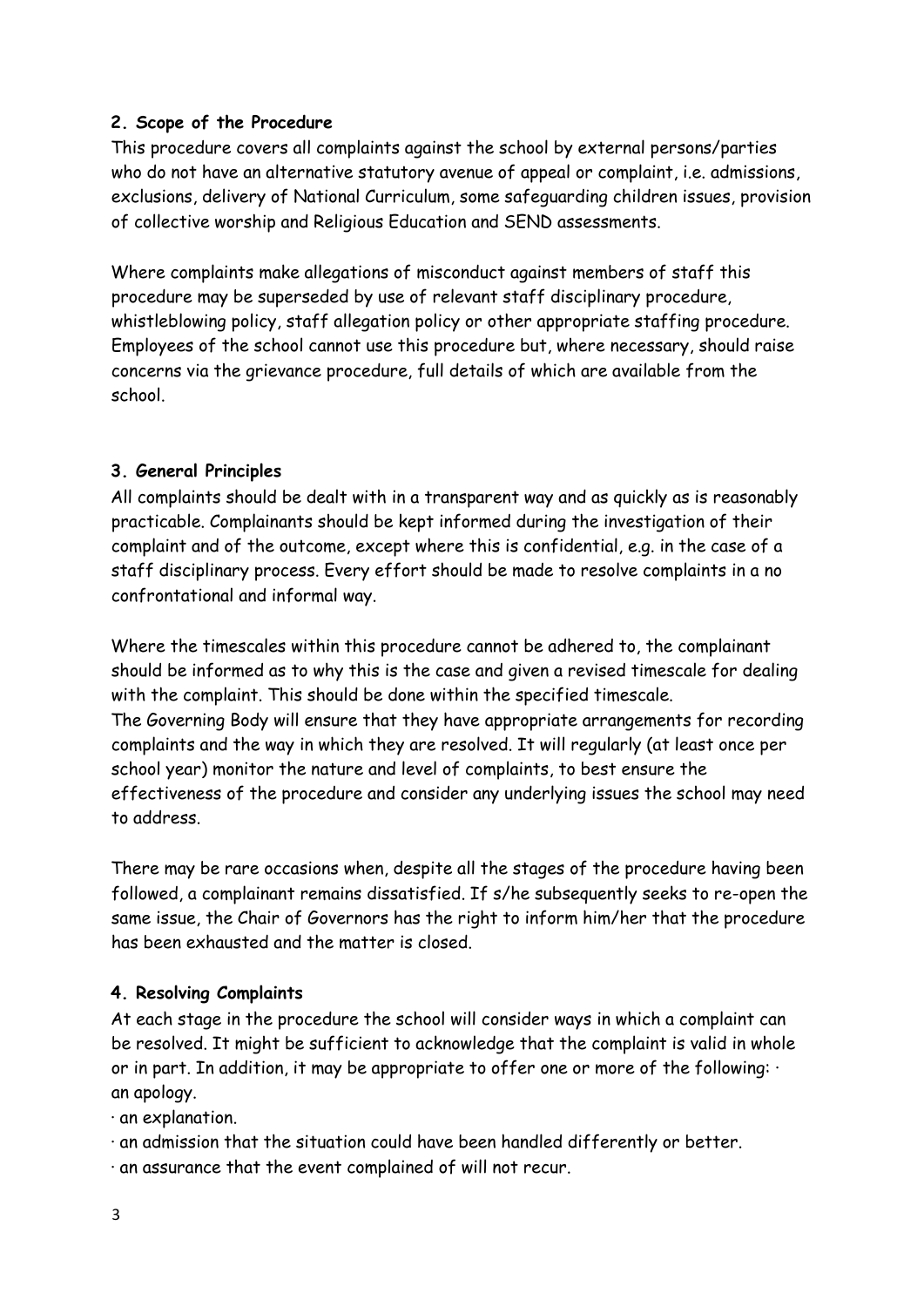· an explanation of the steps that have been taken to ensure that it will not happen again.

· an undertaking to review school policies in light of the complaint.

It is useful to encourage complainants to state what actions they feel might resolve the problem at any stage. An admission that the school could have handled the situation better is not the same as an admission of negligence.

The school will seek to identify areas of agreement between the parties. It is also of equal importance to clarify any misunderstandings that might have occurred as this can create a positive atmosphere in which to discuss any outstanding issues.

#### **5. Stages of the Procedure**

Many concerns and minor complaints can be resolved quickly and informally. There are many occasions where issues are resolved immediately through the class teacher or another member of staff, depending upon the nature of the complaint. Unless there are exceptional circumstances every effort will be made by the school to have a full discussion with the complainant before moving into the stages of this procedure.

#### **Informal Stage**

If the concern/complaint is not resolved through such discussion, the complainant should contact the Headteacher. The complaint should be made in writing by the complainant, or by another person on their behalf, with their consent (by letter or email).

The Headteacher, or other member of staff nominated by him/her, will meet with the complainant to discuss his/her concerns within ten working days of receiving the complaint. Where necessary the Headteacher, or other nominated member of staff, will carry out a full investigation into the issues raised. The Headteacher will give a written response to the complainant as soon as possible but in any case, normally within ten working days of this meeting. Where the complainant is dissatisfied with this response, the complaint should move to the first formal stage of the procedure.

Where the complaint is against the Headteacher the informal stage will be conducted by the Chair of Governors. If the complaint progresses to the formal stage this will be conducted by the Vice Chair or other nominated governor.

Where the complaint is against the Chair of Governors the informal stage will be conducted by the Vice Chair of Governors, or another governor nominated by him/her.

If the complaint progresses to the formal stage this will be conducted by another nominated governor.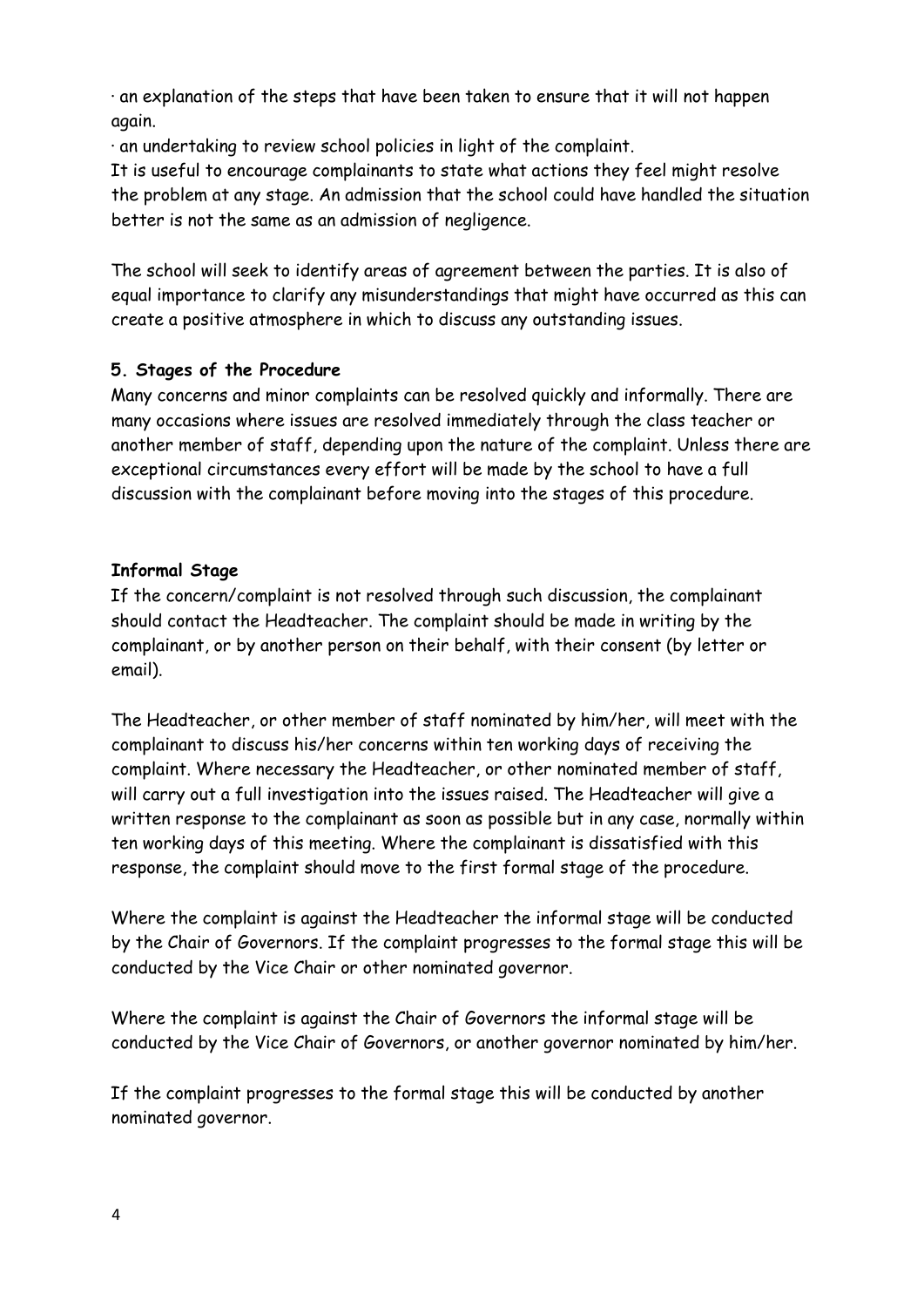#### **Formal Stage**

If the complaint cannot satisfactorily be resolved informally, the complainant should put their complaint in writing to the Chair of Governors (or Vice Chair/nominated governor where the complaint is against the Headteacher/Chair of Governors), which may be by letter or email, via the school. In the event that a complaint tries to reopen a matter previously addressed under this procedure they may be advised in writing that the procedure has been exhausted and the matter is now closed. Otherwise, the Chair/Vice Chair/nominated governor will meet with the complainant to discuss his/her concerns within ten working days of receiving the complaint, or as soon as is reasonably practicable after this.

The Chair/Vice Chair/nominated governor will undertake an investigation using the principles in Appendix A and may

- · Dismiss the complaint in whole or in part.
- · Uphold the complaint in whole or in part.

· Decide on the appropriate action to be taken to resolve the complaint.

· Recommend changes to the school's systems and procedures to ensure that problems of a similar nature do not recur.

The Chair/Vice Chair/nominated governor may take advice initially from the manager of the School Governance Service, who may consult other LA officers where appropriate. The Chair/Vice Chair will communicate his/her response in writing to the complainant as soon as possible but in any case, within ten working days of receiving the written complaint.

Where the complainant is dissatisfied with this response the complaint should move to the appeal stage of the procedure.

#### **Appeal Stage**

The complainant should send a written appeal to the Chair of Governors, either by letter or email, or, where the complaint is against the Chair, to the Vice-Chair or other nominated governor. This should state the original complaint and the reasons for ongoing dissatisfaction. The Chair of Governors, or nominated governor, may decline to accept a complaint into the Appeal Stage where s/he, acting reasonably, believes that the complaint has been wholly upheld at the Formal Stage and in all the circumstances there is no merit in the matter proceeding further

If a complaint is admitted into the Appeal Stage, then a governor panel will be convened consisting of three governors who have had no previous involvement in consideration of the complaint, and it will conduct itself impartially. Where the complainant is a parent then governors may wish to consider the possible advantages of this panel including a parent governor. A complaints appeal meeting will be held in accordance with the procedure attached as Appendix A.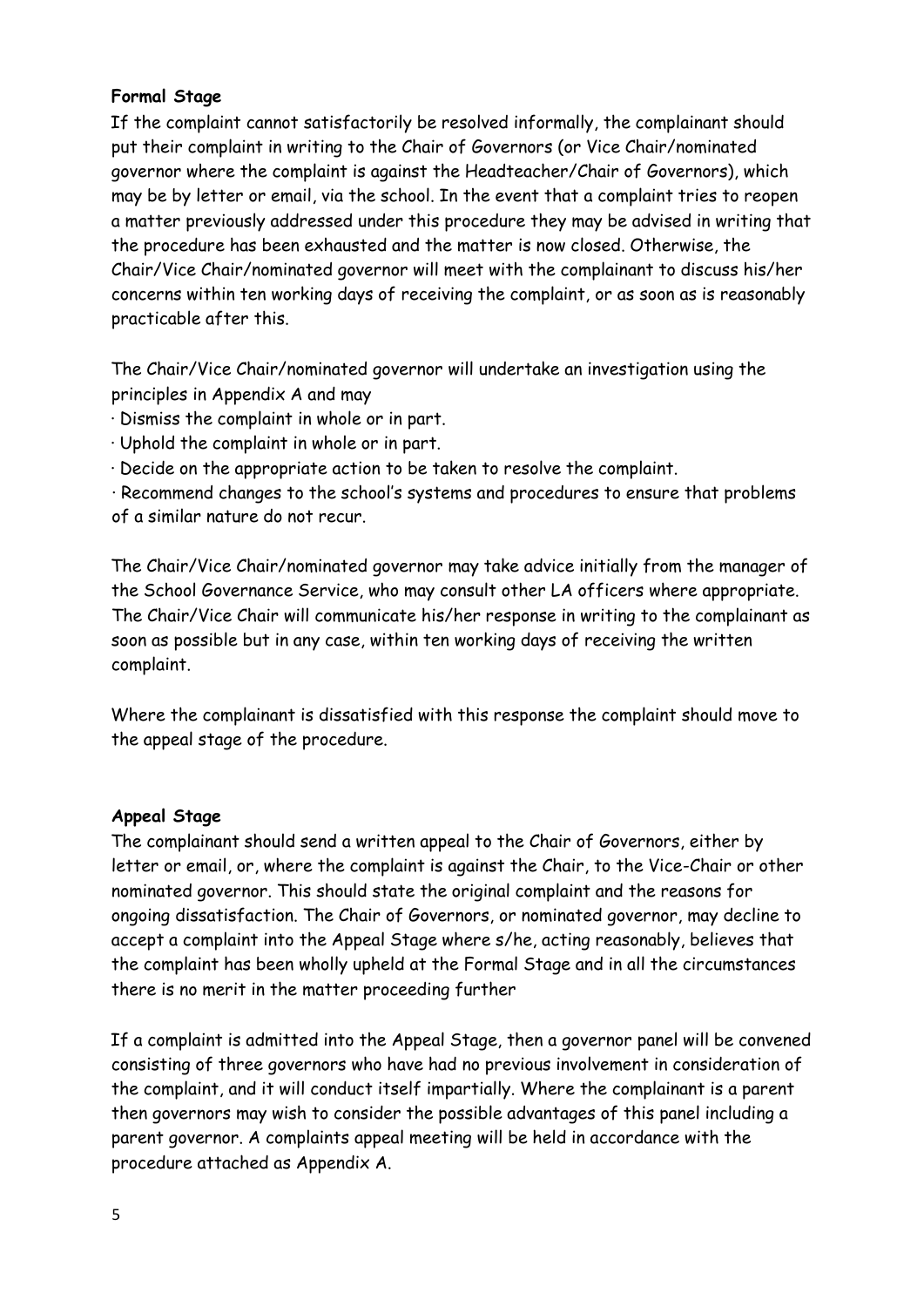The meeting of the panel will take place as soon as possible, but in any case, a date will be set and communicated to the complainant within twenty working days of receipt of the appeal. The governors' decision should be communicated in writing to the complainant as soon as possible but in any case, within five working days of the meeting. The complainant will have no further right to appeal this decision.

#### **6. The Role of the Parent Partnership Service**

The Parent Partnership Service helps parents/carers whose children have difficulties with learning, medical needs or mental health problems from pre-school age to school leavers.

The service is confidential and offers impartial advice and information to enable parents and carers to make decisions about their child's education. This includes supporting parents with complaints to schools or the Local Authority.

The service can help parents consider what their complaint is about and the options available to them to resolve it, including more informal measures that can be explored in the first instance. If a parent wishes, the service can explain how to put a letter/case together to take the matter forward. Someone from the service can attend meetings with the parent to offer support but doesn't speak on behalf of or make decisions for the parent. The service also offers support after meetings have taken place to consider the conclusions of the meeting and if the parent feels a satisfactory outcome was achieved. If not, the parent may have further options to consider.

Where a timescale mentioned in this policy is likely to be exceeded for unavoidable reasons the complainant will be informed in writing in a timely manner of the reasons for the delay.

#### **APPENDIX A Investigating Complaints**

At each stage, the person investigating the complaint makes sure that they:

· establish **what** has happened so far, and **who** has been involved.

 $\cdot$  clarify the nature of the complaint and what remains unresolved.  $\cdot$ 

meet with the complainant or contact them (if unsure or further information is necessary);

 $\cdot$  clarify what the complainant feels would put things right.  $\cdot$ 

interview those involved in the matter and/or those complained of, allowing them to be accompanied if they wish.

· conduct the interview with an open mind and be prepared to persist in the questioning. · keep notes of the interview.

The school will not make recordings of any meetings or telephone calls,

complainants will be discouraged from making recordings and if recordings are made then they will not be considered during the investigation. All parties may take and retain notes.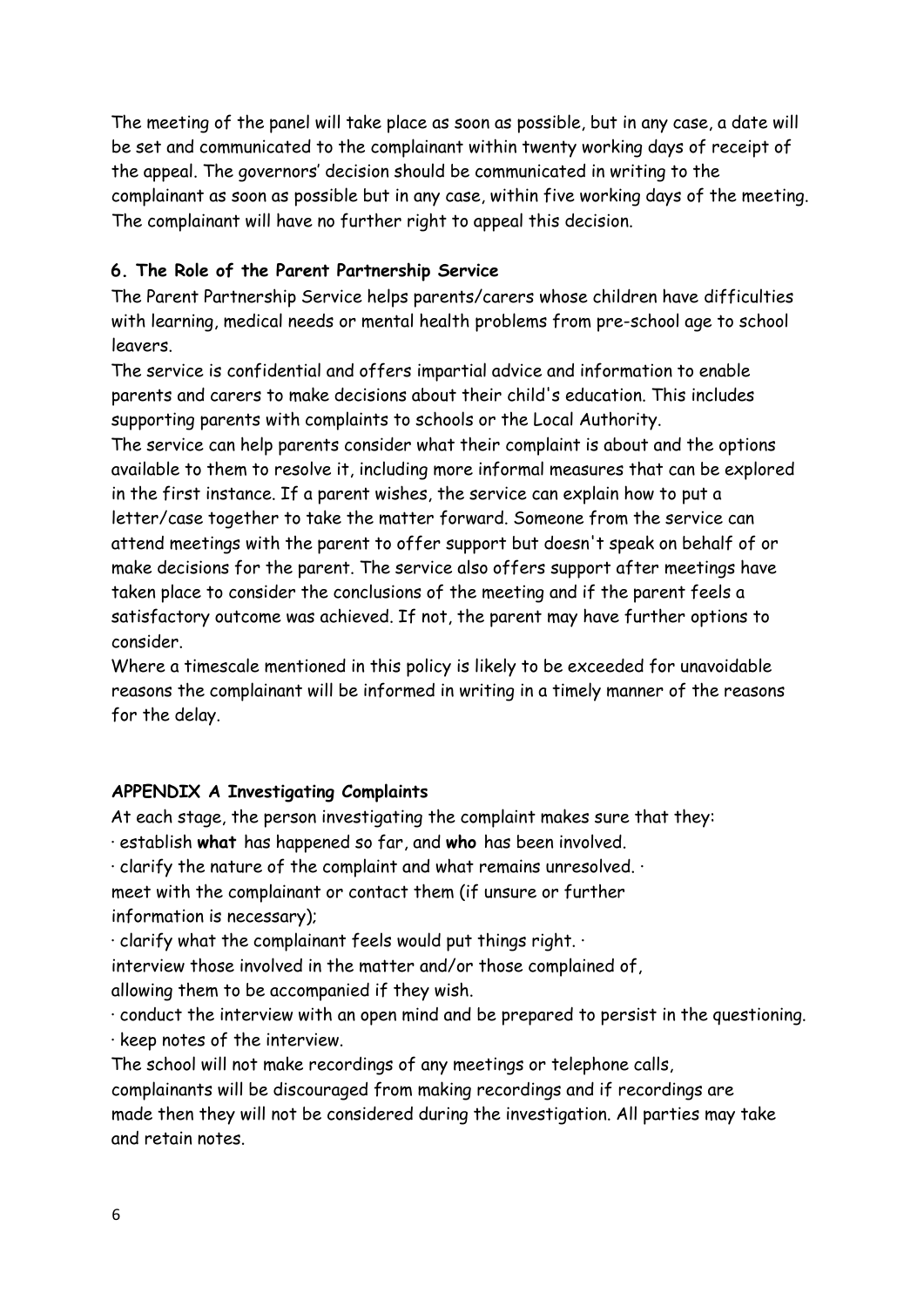#### **APPENDIX B Conduct of Complaints Appeal Meetings**

- 1. Although this procedure may appear formal, the hearing should be conducted in as informal as way as possible, and the Chair of the panel should make every effort to make all parties feel comfortable.
- 2. The date of the meeting must be agreed with all parties and witnesses and all relevant documentation must be circulated to all parties at least five working days in advance of the meeting.
- 3. The meeting will be minuted.
- 4. The meeting will be attended by:
- · the complainant, with a companion if desired.
- · the Headteacher and/or Chair of Governors, as appropriate.
- · the members of the Complaints Panel.
- · a minute taker, appointed by the governors.

· a LA Officer to advise the Panel, where this has been requested and agreed to under paragraph 3 of the procedure.

Members of staff who have been involved in the issue, or other witnesses, may be called upon by either side to attend part of the meeting to provide information to the governors.

- 5. The governors will select a Chair from amongst their number.
- 6. The Chair of the panel will introduce all the parties present and explain the procedure to be followed and that every effort will be made to keep the process as informal as possible
- 7. The panel will recognise that the complainant may be nervous or uncertain and as a matter of principle recognise this in their conduct of the meeting and attempt to put them at their ease as far as reasonably possible.
- 8. The complainant (or his/her companion) will outline his/her complaint and explain why s/he is dissatisfied with the school's response to date. The complainant may call any witnesses in support of his/her complaint who will attend the meeting only for the time that they are providing information and may be questioned by all parties.
- 9. The Headteacher and the governors will have the opportunity to ask questions of the complainant.
- 10. The Headteacher and/or the Chair of Governors will explain their involvement in the complaint and the reasons for their decisions at the informal and first formal stage. The Headteacher and/or Chair of Governors may call any